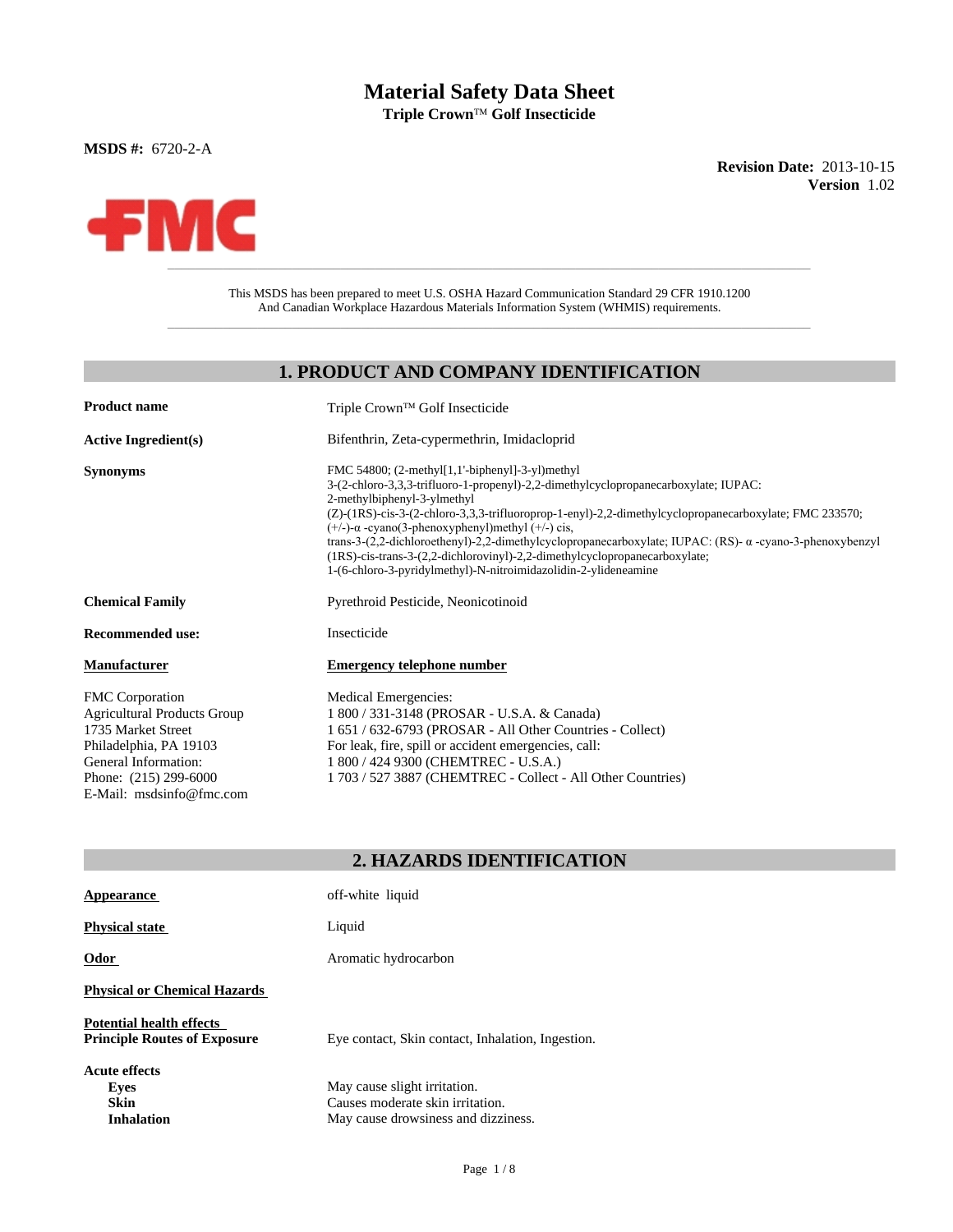### **Triple Crown**™ Golf Insecticide **MSDS #:** 6720-2-A

| $\mathbf{v}$ . The state is the state of $\mathbf{v}$<br>Toxic if swallowed. Potential for aspiration if swallowed. Ingestion may cause gastrointestinal<br>irritation, nausea, vomiting and diarrhea. May cause additional effects as listed under "Inhalation". |
|-------------------------------------------------------------------------------------------------------------------------------------------------------------------------------------------------------------------------------------------------------------------|
| Effects are expected to be similar to those that are seen with acute toxicity. Prolonged exposure may<br>cause chronic effects.                                                                                                                                   |
| Thyroid disease, Liver disorders.                                                                                                                                                                                                                                 |
| Very toxic to aquatic organisms, may cause long-term adverse effects in the aquatic environment.                                                                                                                                                                  |
|                                                                                                                                                                                                                                                                   |

# **3. COMPOSITION/INFORMATION ON INGREDIENTS**

#### **Hazardous ingredients**

**Special Hazards**

-

| <b>Chemical Name</b>                | CAS-No        | Weight %  |
|-------------------------------------|---------------|-----------|
| Naphtha (petroleum), heavy aromatic | 64742-94-5    | $10 - 20$ |
| imidacloprid                        | 138261-41-3   | 13.8      |
| <b>Bifenthrin</b>                   | 82657-04-3    | 7.9       |
| Propylene glycol                    | $57 - 55 - 6$ | $5-10$    |
| Zeta-cypermethrin (F2700)           | 52315-07-8    | 2.7       |

# **4. FIRST AID MEASURES**

| Eye contact        | Hold eyes open and rinse slowly and gently with water for 15 to 20 minutes. Remove contact lenses,<br>if present, after the first 5 minutes, then continue rinsing eye. Call a poison control center or doctor<br>for further treatment advice.                                                                                        |
|--------------------|----------------------------------------------------------------------------------------------------------------------------------------------------------------------------------------------------------------------------------------------------------------------------------------------------------------------------------------|
| Skin contact       | Take off contaminated clothing. Rinse skin immediately with plenty of water for 15-20 minutes.<br>Call a poison control center or doctor for treatment advice.                                                                                                                                                                         |
| Inhalation         | Move person to fresh air. If person is not breathing, call 911 (within the U.S. and Canada) or an<br>ambulance, then give artificial respiration, preferably by mouth-to-mouth, if possible. Call a poison<br>control center or doctor for further treatment advice.                                                                   |
| Ingestion          | Immediately call a poison control center or doctor. Do not induce vomiting unless told to do so by a<br>poison control center or doctor. Do not give any liquid to the person. Do not give anything by mouth<br>to an unconscious person.                                                                                              |
| Notes to physician | This product contains a pyrethroid. If large amounts have been ingested, the stomach and intestines<br>should be evacuated. Treatment is symptomatic and supportive. Digestible fats, oils, or alcohol may<br>increase absorption and so should be avoided. Contains petroleum distillate. Vomiting may cause<br>aspiration pneumonia. |
|                    |                                                                                                                                                                                                                                                                                                                                        |

# **5. FIRE-FIGHTING MEASURES**

| <b>Flash Point</b><br><b>Sensitivity to Mechanical Impact</b><br><b>Sensitivity to Static Discharge</b> |                             | > 100 °C<br>Not applicable<br>Not applicable                                                                               |
|---------------------------------------------------------------------------------------------------------|-----------------------------|----------------------------------------------------------------------------------------------------------------------------|
| Suitable extinguishing media                                                                            |                             | Foam. Carbon dioxide $(CO_2)$ . Dry chemical. Water spray or fog.                                                          |
| <b>Protective equipment and precautions</b><br>for firefighters                                         |                             | As in any fire, wear self-contained breathing apparatus and full protective gear. Isolate fire area.<br>Evaluate downwind. |
| <b>NFPA</b>                                                                                             |                             |                                                                                                                            |
| <b>Health Hazard</b>                                                                                    | $\mathcal{D}_{\mathcal{L}}$ |                                                                                                                            |
| <b>Flammability</b>                                                                                     |                             |                                                                                                                            |
| <b>Stability</b>                                                                                        | $\overline{0}$              |                                                                                                                            |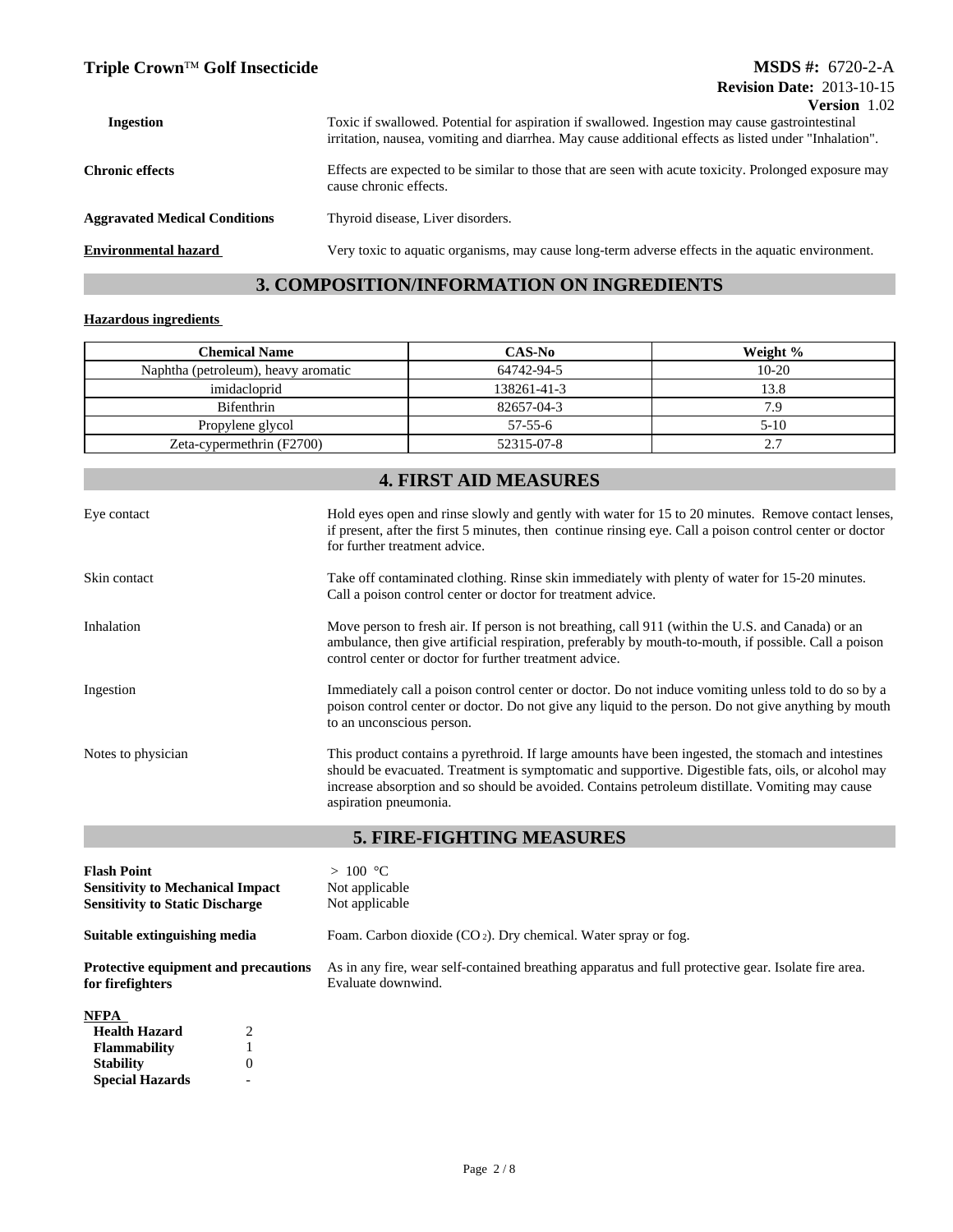### **6. ACCIDENTAL RELEASE MEASURES**

| <b>Personal precautions</b>      | Isolate and post spill area. Remove all sources of ignition. Wear suitable protective clothing, gloves<br>and eye/face protection. For personal protection see section 8.                                                                                          |  |  |
|----------------------------------|--------------------------------------------------------------------------------------------------------------------------------------------------------------------------------------------------------------------------------------------------------------------|--|--|
| <b>Environmental precautions</b> | Keep people and animals away from and upwind of spill/leak. Keep material out of lakes, streams,<br>ponds, and sewer drains.                                                                                                                                       |  |  |
| <b>Methods for containment</b>   | Dike to prevent runoff. Absorb with earth, sand or other non-combustible material and transfer to<br>containers for later disposal.                                                                                                                                |  |  |
| <b>Methods for cleaning up</b>   | Clean and neutralize spill area, tools and equipment by washing with bleach water and soap. Absorb<br>rinsate and add to the collected waste. Waste must be classified and labeled prior to recycling or<br>disposal. Dispose of waste as indicated in Section 13. |  |  |
| <b>Other</b>                     | For further clean-up instructions call FMC Emergency Hotline number listed in Section 1 "Product"<br>and Company Identification" above.                                                                                                                            |  |  |
| 7. HANDLING AND STORAGE          |                                                                                                                                                                                                                                                                    |  |  |
| <b>Handling</b>                  | Do not contaminate other pesticides, fertilizers, water, food or feed by storage or disposal.                                                                                                                                                                      |  |  |
| <b>Storage</b>                   | Keep in a dry, cool and well-ventilated place. Keep away from open flames, hot surfaces and sources<br>of ignition. Keep out of reach of children and animals. Store in original container only.                                                                   |  |  |

# **8. EXPOSURE CONTROL / PERSONAL PROTECTION**

#### **Exposure guidelines**

| Chemical <sub>1</sub><br><b>Name</b> | $\cdots$<br>British Columbia | Ouebec | <b>TWAEV</b><br>Ontario                                                       | Alberta |
|--------------------------------------|------------------------------|--------|-------------------------------------------------------------------------------|---------|
| Propylene<br>e giycol                |                              |        | ∩ ⊼<br>TW.<br><b>COLLE</b><br>$10 \text{ m}$ g/m <sup>3</sup><br>$\mathbf{A}$ |         |
| i7-55-6                              |                              |        | $ -$<br><b>COLLECT</b><br>i mg/mª<br>WA:<br>ppm                               |         |

#### **Occupational exposure controls**

| <b>Engineering measures</b>          | Apply technical measures to comply with the occupational exposure limits. Ensure adequate<br>ventilation, especially in confined areas. When working in confined spaces (tanks, containers, etc.),<br>ensure that there is a supply of air suitable for breathing and wear the recommended equipment.                      |
|--------------------------------------|----------------------------------------------------------------------------------------------------------------------------------------------------------------------------------------------------------------------------------------------------------------------------------------------------------------------------|
| <b>Personal Protective Equipment</b> |                                                                                                                                                                                                                                                                                                                            |
| <b>General Information</b>           | If the product is used in mixtures, it is recommended that you contact the appropriate protective<br>equipment suppliers. These recommendations apply to the product as supplied.                                                                                                                                          |
| <b>Respiratory protection</b>        | If exposure limits are exceeded or irritation is experienced, NIOSH/MSHA approved respiratory<br>protection should be worn. Respiratory protection must be provided in accordance with current<br>local regulations.                                                                                                       |
| <b>Eye/face protection</b>           | Tightly fitting safety goggles                                                                                                                                                                                                                                                                                             |
| Skin and body protection             | Wear long-sleeved shirt, long pants, socks, shoes, chemical-resistant gloves and headgear.                                                                                                                                                                                                                                 |
| <b>Hand protection</b>               | Protective gloves                                                                                                                                                                                                                                                                                                          |
| <b>Hygiene</b> measures              | Clean water should be available for washing in case of eye or skin contamination. Wash skin prior to<br>eating, drinking, chewing gum or using tobacco. Shower or bathe at the end of working. Remove and<br>wash contaminated clothing before re-use. Launder work clothing separately from regular household<br>laundry. |

### **9. PHYSICAL AND CHEMICAL PROPERTIES**

**Information on basic physical and chemical properties**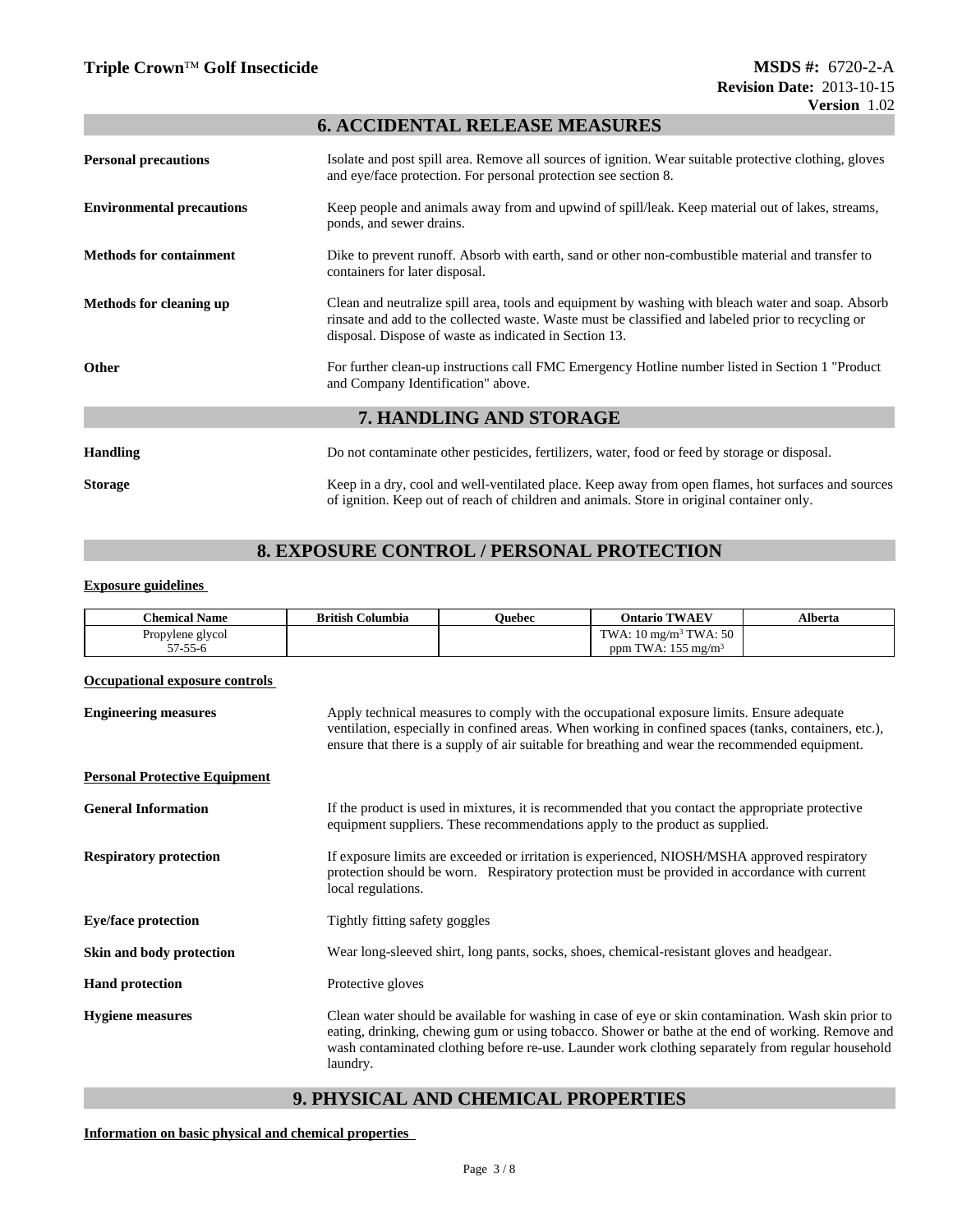| Appearance                    | off-white liquid                                                     |
|-------------------------------|----------------------------------------------------------------------|
| <b>Physical state</b>         | Liquid                                                               |
| Odor                          | Aromatic hydrocarbon                                                 |
| pН                            | $4.0 - 4.6$                                                          |
| <b>Melting Point/Range</b>    | No information available.                                            |
| <b>Freezing point</b>         | No information available                                             |
| <b>Boiling Point/Range</b>    | Not applicable                                                       |
| <b>Flash Point</b>            | > 100 °C                                                             |
| <b>Evaporation rate</b>       | Not applicable                                                       |
| Vapor pressure                | No information available                                             |
| Vapor density                 | No information available                                             |
| <b>Density</b>                | $9.22$ lb/gal                                                        |
| <b>Water solubility</b>       | Miscible with water                                                  |
| <b>Percent volatile</b>       | No information available                                             |
| <b>Partition coefficient:</b> | Not applicable                                                       |
| <b>Viscosity</b>              | 334 cSt (mm2/s) @ 23 $^{\circ}$ C, 760 cSt (mm2/s) @ 43 $^{\circ}$ C |

# **10. STABILITY AND REACTIVITY**

| <b>Stability</b>                        | Stable under recommended storage conditions.         |
|-----------------------------------------|------------------------------------------------------|
| <b>Conditions to avoid</b>              | Heat, flames and sparks                              |
| <b>Hazardous decomposition products</b> | Carbon oxides. Hydrogen chloride. Hydrogen fluoride. |
| Hazardous polymerization                | Hazardous polymerization does not occur.             |

# **11. TOXICOLOGICAL INFORMATION**

| Acute effects                |                                                                                                                                                                                                                                                                                                                            |
|------------------------------|----------------------------------------------------------------------------------------------------------------------------------------------------------------------------------------------------------------------------------------------------------------------------------------------------------------------------|
| Eye contact                  | Slightly or non-irritating (rabbit).                                                                                                                                                                                                                                                                                       |
| <b>Skin contact</b>          | Moderately irritating to skin (rabbit)                                                                                                                                                                                                                                                                                     |
| <b>Ingestion</b>             | May cause drowsiness and dizziness. Ingestion may cause gastrointestinal irritation, nausea,<br>vomiting and diarrhea. Potential for aspiration if swallowed. Vomiting after ingestion of this product<br>may cause aspiration of aromatic hydrocarbons into the lungs, which may result in fatal pulmonary<br>edema.      |
| <b>Inhalation</b>            | Inhalation of aromatic hydrocarbon vapors may cause dizziness, disturbances in vision, drowsiness,<br>respiratory irritation, and eye, skin and mucous membrane irritation.                                                                                                                                                |
| <b>LD50 Dermal</b>           | $> 5000$ mg/kg (Rat)                                                                                                                                                                                                                                                                                                       |
| LD50 Oral                    | 175 mg/kg $(Rat)$                                                                                                                                                                                                                                                                                                          |
| <b>LC50</b> Inhalation:      | $> 2.08$ mg/L (Rat)                                                                                                                                                                                                                                                                                                        |
| <b>Sensitization</b>         | Did not cause sensitization on laboratory animals                                                                                                                                                                                                                                                                          |
| <b>Chronic effects</b>       |                                                                                                                                                                                                                                                                                                                            |
| <b>Chronic Toxicity</b>      | Effects are expected to be similar to those that are seen with acute toxicity. Prolonged exposure may<br>cause chronic effects.                                                                                                                                                                                            |
| Carcinogenicity              | Imidacloprid, Bifenthrin: Not carcinogenic. Cypermethrin caused an increase in benign lung tumors<br>in mice, but not in rats, and was negative for genotoxicity. EPA has classified zeta-cypermethrin as<br>a possible human carcinogen based on this information, but does not regulate based on its low cancer<br>risk. |
| <b>Mutagenicity</b>          | Bifenthrin, Zeta-cypermethrin: Not genotoxic.                                                                                                                                                                                                                                                                              |
| <b>Reproductive toxicity</b> | Imidacloprid, Bifenthrin, Zeta-cypermethrin: No toxicity to reproduction.                                                                                                                                                                                                                                                  |
|                              |                                                                                                                                                                                                                                                                                                                            |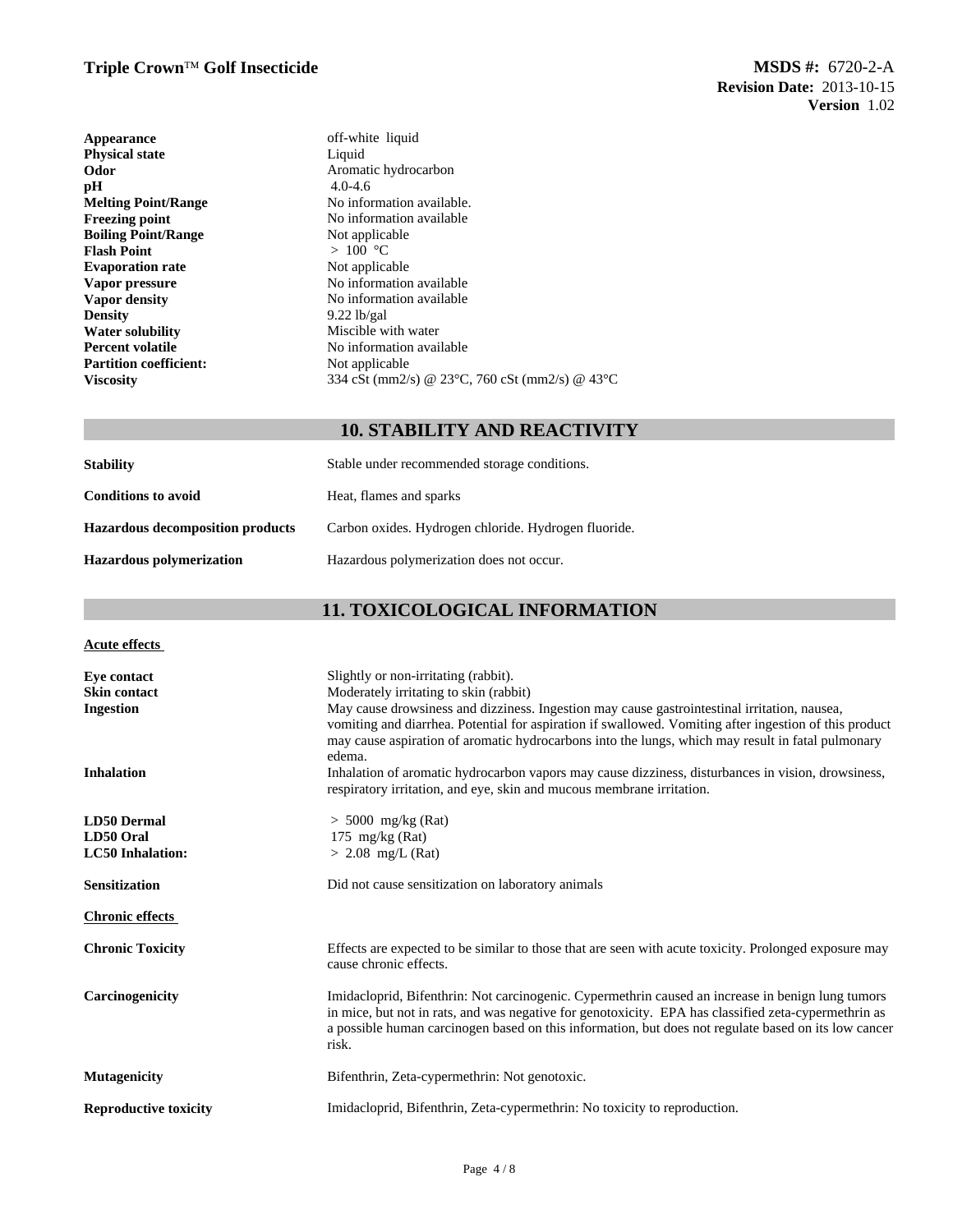| <b>Neurological Effects</b>   | Tremors were associated with chronic exposure of laboratory animals to bifenthrin, which may<br>disappear with continued exposure. Cypermethrin did not cause neurotoxicity in animal experiments.<br>Imidacloprid: Slight neurobehavioral effects at highest dose. |
|-------------------------------|---------------------------------------------------------------------------------------------------------------------------------------------------------------------------------------------------------------------------------------------------------------------|
| <b>Developmental Toxicity</b> | Bifenthrin, Zeta-cypermethrin: Not teratogenic in animal studies.                                                                                                                                                                                                   |
| <b>Target Organ Effects</b>   | Bifenthrin: A slight increase in male mouse urinary bladder tumors at the highest dose was probably<br>not of toxicological concern. Imidacloprid: Thyroid, liver.                                                                                                  |

# **12. ECOLOGICAL INFORMATION**

| <b>Marine pollutant</b> |  |
|-------------------------|--|
| <b>Ecotoxicity</b>      |  |

**Marine pollutant** Zeta-cypermethrin

| imidacloprid (138261-41-3) |           |                |        |             |
|----------------------------|-----------|----------------|--------|-------------|
| Active Ingredient(s)       | Duration  | <b>Species</b> | Value  | Units:      |
| Imidacloprid               | 96 h LC50 | Fish           | 21 I   | mg/L        |
|                            | 48 h EC50 | Daphnia        | 85     | mg/L        |
|                            | LD50      | lBee           | 0.0039 | $\mu$ g/bee |
|                            | LD50 Oral | Bobwhite quail | 152    | mg/kg       |

| <b>Bifenthrin</b> (82657-04-3) |           |                   |               |             |
|--------------------------------|-----------|-------------------|---------------|-------------|
| Active Ingredient(s)           | Duration  | <b>Species</b>    | Value         | Units:      |
| Bifenthrin                     | EC50      | Aquatic organisms | $0.11 - 0.57$ | µg/L        |
| Bifenthrin                     | 96 h LC50 | Fish              | $0.1 - 2.0$   | µg/L        |
| Bifenthrin                     | LD50 Oral | Bobwhite quail    | >1800         | mg/kg       |
| Bifenthrin                     | LD50 Oral | Mallard duck      | >2150         | mg/kg       |
| Bifenthrin                     | LD50      | Bee               | 0.1           | $\mu$ g/bee |

| Zeta-cypermethrin (F2700) (52315-07-8) |               |                   |                  |             |
|----------------------------------------|---------------|-------------------|------------------|-------------|
| Active Ingredient(s)                   | Duration      | Species           | Value            | Units:      |
| Zeta-cypermethrin                      | LC50          | Aquatic organisms | $0.005 - 0.15$   | $\mu$ g/L   |
|                                        | $_{\rm LC50}$ | Fish              | $0.07 - 2.37$    | $\mu$ g/L   |
|                                        | LD50 Oral     | Bobwhite quail    | >2000            | mg/kg       |
|                                        | LD50          | Bee               | $0.0014 - 0.043$ | $\mu$ g/bee |

| <b>Chemical Name</b>                   | <b>Toxicity to algae</b>                                     | <b>Toxicity to fish</b>                                                                                                                                                                                                             | <b>Toxicity to microorganisms</b> | <b>Toxicity to daphnia and other</b><br>aquatic invertebrates |
|----------------------------------------|--------------------------------------------------------------|-------------------------------------------------------------------------------------------------------------------------------------------------------------------------------------------------------------------------------------|-----------------------------------|---------------------------------------------------------------|
| Naphtha (petroleum), heavy<br>aromatic | 2.5 mg/L EC50 72 h<br>(Skeletonema costatum)                 | $LC50 = 19$ mg/L Pimephales<br>promelas 96 h LC50= $2.34$<br>mg/L Oncorhynchus mykiss 96<br>$h$ LC50= 1740 mg/L Lepomis<br>macrochirus 96 h LC50=45<br>mg/L Pimephales promelas 96<br>$h$ LC50= 41 mg/L Pimephales<br>promelas 96 h |                                   | $EC50 = 0.95$ mg/L 48 h                                       |
| <b>B</b> ifenthrin                     |                                                              | LC50 0.0001 - 0.00019 mg/L<br>Oncorhynchus mykiss 96 h<br>LC50 0.0003 - 0.00038 mg/L<br>Lepomis macrochirus 96 h                                                                                                                    |                                   | EC50 $0.00135 - 0.00195$ mg/L<br>48 h                         |
| Propylene glycol                       | 19000 mg/L EC50 96 h<br>(Pseudokirchneriella<br>subcapitata) | LC50= 51600 mg/L<br>Oncorhynchus mykiss 96 h<br>LC50 41 - 47 mL/L<br>Oncorhynchus mykiss 96 h<br>LC50= 51400 mg/L Pimephales<br>promelas 96 h LC50= $710$<br>mg/L Pimephales promelas 96                                            |                                   | $EC50 > 10000$ mg/L 24 h $EC50$<br>$> 1000$ mg/L 48 h         |

#### **Environmental Fate**

| <br>limidacloprid<br>520.         |                                                                      |       |
|-----------------------------------|----------------------------------------------------------------------|-------|
| <b>Active</b><br>edient(s<br>Inor | $\overline{\phantom{a}}$<br>l vne<br>$\alpha$<br>$\sim$<br><b>CN</b> | Resul |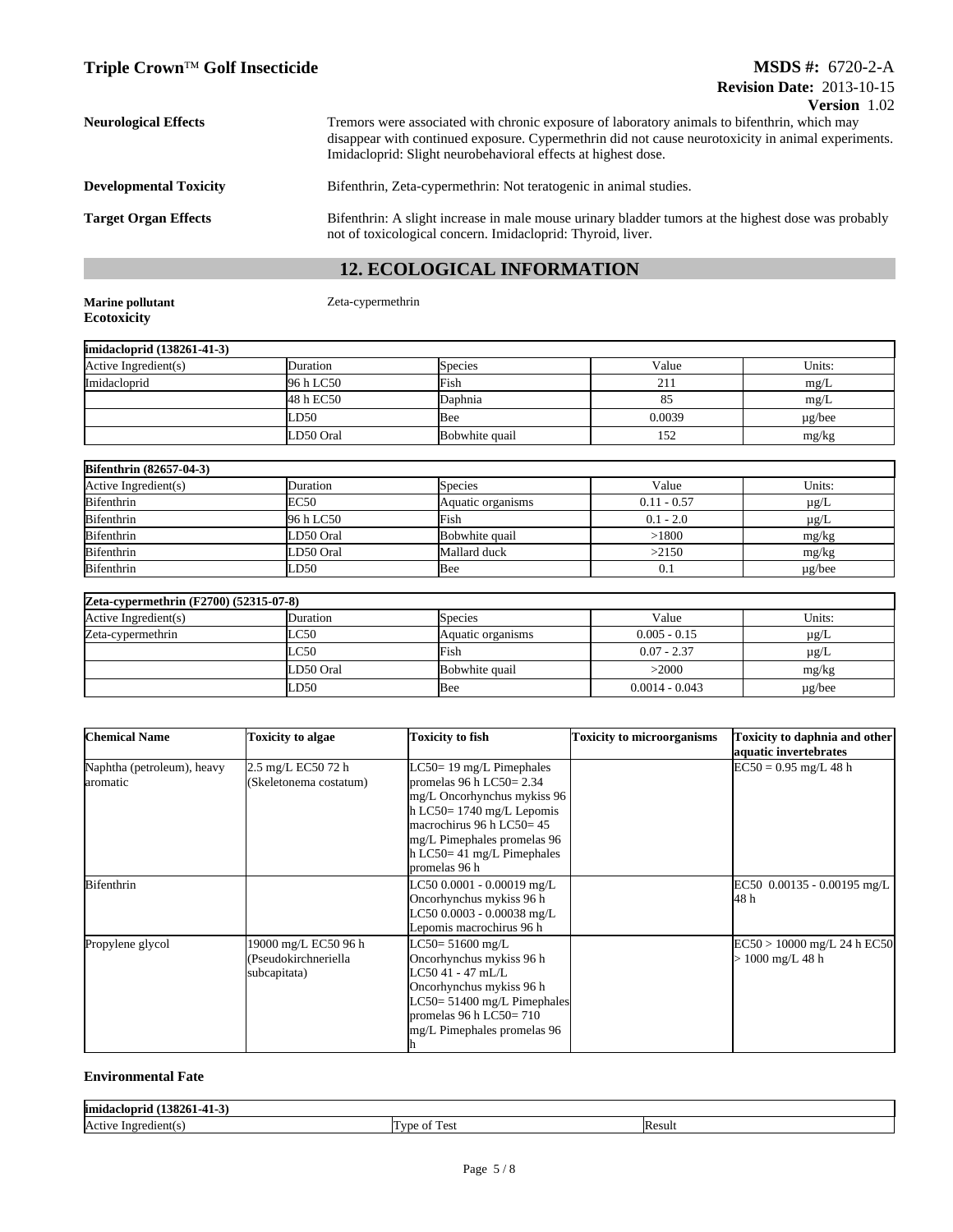# **Triple Crown**<sup>™</sup>**Golf Insecticide MSDS #: 6720-2-A**

|              |                                | $\sim$ $\sim$ $\sim$ $\sim$ $\sim$<br>$\ldots$ |
|--------------|--------------------------------|------------------------------------------------|
| Imidacloprid | 111 SO11<br>Half<br>-life      | ററ<br>dav<br>. <i>.</i>                        |
|              | .<br>Stabilit<br>ı wateı<br>1n | $\mathbf{a}$<br>, dav                          |

| <b>Bifenthrin (82657-04-3)</b> |                               |                                              |
|--------------------------------|-------------------------------|----------------------------------------------|
| Active Ingredient(s)           | Type of Test                  | Result                                       |
| Bifenthrin                     | Bioconcentration factor (BCF) | 1709                                         |
| <b>Bifenthrin</b>              | Half-life in soil             | $\sim$ 85 days                               |
| Bifenthrin                     | log Pow                       | 6.6                                          |
| Bifenthrin                     | Mobility in soil              | Not expected to reach groundwater            |
| <b>Bifenthrin</b>              | Stability in water            | Stable to hydrolysis over a wide range of pH |
|                                |                               | values.                                      |

| Zeta-cypermethrin (F2700) (52315-07-8) |                                                                         |                                                                       |
|----------------------------------------|-------------------------------------------------------------------------|-----------------------------------------------------------------------|
| Active Ingredient(s)                   | Type of Test                                                            | Result                                                                |
| Zeta-cypermethrin                      | Bioconcentration factor (BCF) Bluefill sunfish<br>(Lepomis macrochirus) | 443                                                                   |
|                                        | Half-life in soil                                                       | 2 - 4 weeks                                                           |
|                                        | log Pow                                                                 |                                                                       |
|                                        | Mobility in soil                                                        | Not expected to reach groundwater                                     |
|                                        | Stability in water                                                      | Hydrolysis unstable at pH 9, half life 20-29 days<br>at $pH$ 5 and 7. |

| <b>Chemica</b><br>Name                                    | llog Pow   |
|-----------------------------------------------------------|------------|
| Naphti.<br>' petroleum.<br><sup>.</sup> aromatıc<br>heavy | . ∪.⊥<br>. |

# **13. DISPOSAL CONSIDERATIONS**

| Waste disposal methods | Improper disposal of excess pesticide, spray mixture, or rinsate is prohibited. If these wastes cannot<br>be disposed of by use according to label instructions, contact appropriate disposal authorities for<br>guidance. |
|------------------------|----------------------------------------------------------------------------------------------------------------------------------------------------------------------------------------------------------------------------|
| Contaminated packaging | Containers must be disposed of in accordance with local, state and federal regulations. Refer to the<br>product label for container disposal instructions.                                                                 |

# **14. TRANSPORT INFORMATION**

### **DOT**

| <b>Packaging Type</b>         | Non-Bulk, Bulk                                                                                 |  |  |
|-------------------------------|------------------------------------------------------------------------------------------------|--|--|
| UN/ID No                      | UN3352                                                                                         |  |  |
| <b>Hazard Class</b>           | 6.1                                                                                            |  |  |
| Packing group                 | Ш                                                                                              |  |  |
| <b>Marine pollutant</b>       | Zeta-cypermethrin                                                                              |  |  |
| <b>Description</b>            | UN3352 Pyrethroid pesticide, liquid, toxic (Bifenthrin, Zeta-cypermethrin), 6.1 PG III         |  |  |
| <b>Additional information</b> | When shipped in BULK this product is classified as a Marine Pollutant.                         |  |  |
| TDG                           | The "Marine Pollutant" marking is only applicable when shipped by vessel or air, and is not    |  |  |
|                               | applicable when shipped only by road or rail in Canada.                                        |  |  |
| UN/ID No                      | UN3352                                                                                         |  |  |
| <b>Hazard Class</b>           | 6.1                                                                                            |  |  |
| Packing group                 | Ш                                                                                              |  |  |
| <b>Marine pollutant</b>       | Bifenthrin, Zeta-cypermethrin.                                                                 |  |  |
| <b>Description</b>            | UN3352 Pyrethroid pesticide, liquid, toxic (Bifenthrin, Zeta-cypermethrin), 6.1 PG III, Marine |  |  |
|                               | Pollutant                                                                                      |  |  |
| <b>ICAO/IATA</b>              |                                                                                                |  |  |
| UN/ID No                      | UN3352                                                                                         |  |  |
| <b>Hazard Class</b>           | 6.1                                                                                            |  |  |
| Packing group                 | Ш                                                                                              |  |  |
| <b>Marine pollutant</b>       | Bifenthrin, Zeta-cypermethrin                                                                  |  |  |
|                               |                                                                                                |  |  |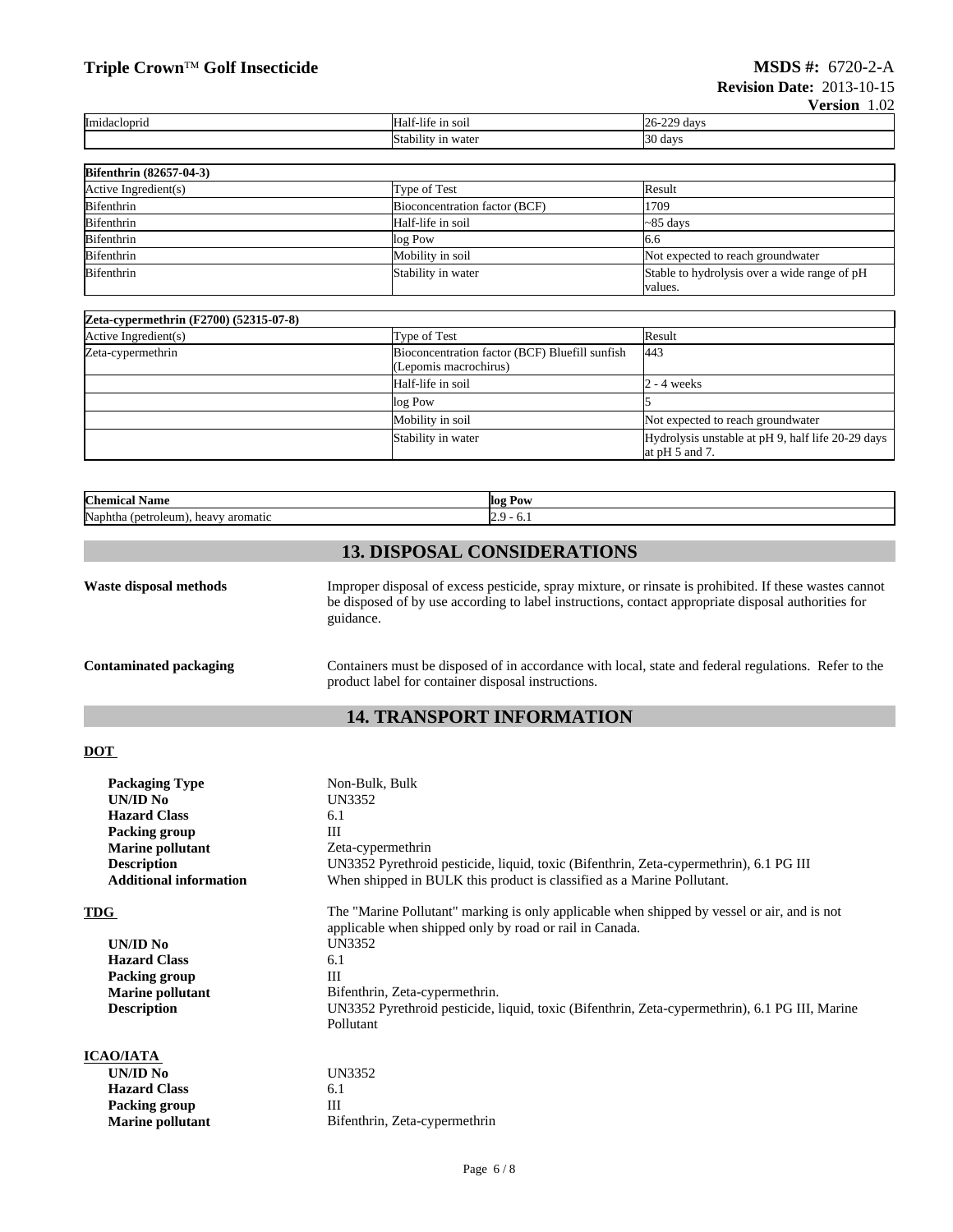| <b>Description</b>      | UN3352 Pyrethroid pesticide, liquid, toxic (Bifenthrin, Zeta-cypermethrin), 6.1, PG III, Marine<br>pollutant |  |
|-------------------------|--------------------------------------------------------------------------------------------------------------|--|
| Limited quantity        | 2 L                                                                                                          |  |
| <b>IMDG/IMO</b>         |                                                                                                              |  |
| UN/ID No                | UN3352                                                                                                       |  |
| <b>Hazard Class</b>     | 6.1                                                                                                          |  |
| Packing group           | Ш                                                                                                            |  |
| EmS No.                 | $F-A. S-A$                                                                                                   |  |
| <b>Marine pollutant</b> | Bifenthrin, Zeta-cypermethrin                                                                                |  |
| <b>Description</b>      | UN3352 Pyrethroid pesticide, liquid, toxic (Bifenthrin, Zeta-cypermethrin), 6.1, PG III, Marine<br>Pollutant |  |
|                         |                                                                                                              |  |

### **15. REGULATORY INFORMATION**

#### **U.S. Federal Regulations**

#### **SARA 313**

Section 313 of Title III of the Superfund Amendments and Reauthorization Act of 1986 (SARA). This product contains a chemical or chemicals which are subject to the reporting requirements of the Act and Title 40 of the Code of Federal Regulations, Part 372:

| SARA 311/312 Hazard Categories           |     |  |
|------------------------------------------|-----|--|
| <b>Acute Health Hazard</b>               | yes |  |
| <b>Chronic Health Hazard</b>             | yes |  |
| <b>Fire Hazard</b>                       | no  |  |
| <b>Sudden Release of Pressure Hazard</b> | no  |  |
| <b>Reactive Hazard</b>                   | no  |  |

#### **CERCLA**

This material, as supplied, does not contain any substances regulated as hazardous substances under the Comprehensive Environmental Response Compensation and Liability Act (CERCLA) (40 CFR 302) or the Superfund Amendments and Reauthorization Act (SARA) (40 CFR 355). There may be specific reporting requirements at the local, regional, or state level pertaining to releases of this material.

#### **TSCA Inventory (United States of America)**

#### **International Regulations**

**Canada** 

**Mexico - Grade** 2 **Moderate risk, Grade 2** 

**This product has been classified in accordance with the hazard criteria of the Controlled Products Regulations (CPR) and the MSDS contains all the information required by the CPR.**

**WHMIS Hazard Class D1B Toxic materials** 

D2B Toxic materials